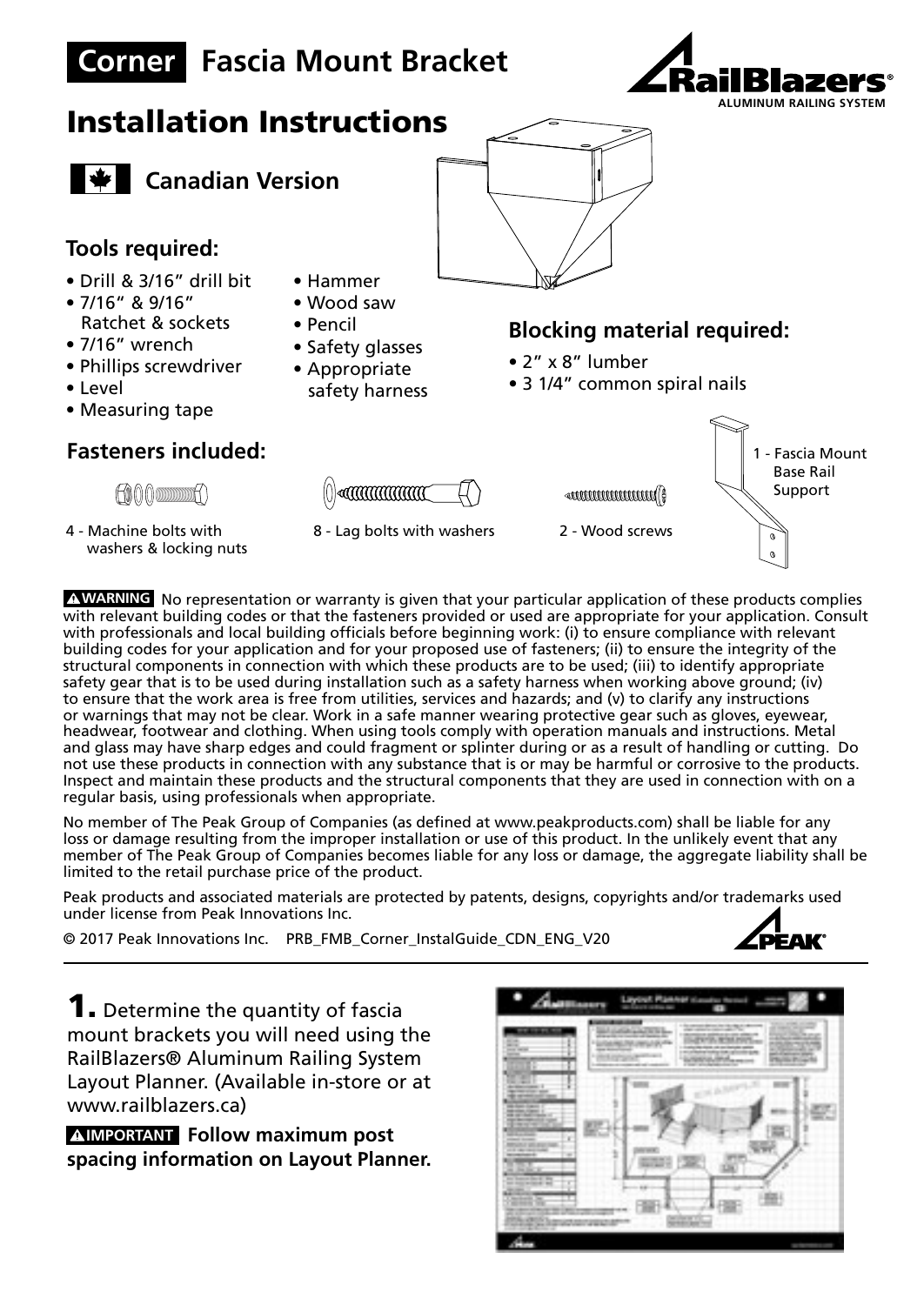**AIMPORTANT** Independent tests were conducted on a sample of fascia mount brackets installed on a wood deck test frame composed of Southern Yellow Pine, which is a US combination that is equivalent to the Canadian combination Spruce-Pine-Fir (SPF). These fascia mount brackets were installed using the accompanying fasteners in accordance with these installation instructions (including the blocking patterns A, B, and C described herein) and were tested with a RailBlazers® post attached. The installed fascia mount brackets and post sustained the basic and factored horizontal concentrated load, horizontal distributed load and vertical distributed load (applied at the top of the guard) requirements specified in section 4.1.5.14 (Sentence (1)(b), (c), and (4)) and section 9.8.8.2 (Sentence (1) in conjunction with Table 9.8.8.2) of the 2010 National Building Code of Canada and specified in the corresponding sections of the 2012 Ontario Building Code, the 2012 British Columbia Building Code and the 2006 Alberta Building Code. No assurance is given that the enclosed fascia mount bracket, when installed using the enclosed fasteners and with a RailBlazers® post, will be able to sustain these basic and factored horizontal concentrated load, horizontal distributed load and vertical distributed load requirements if the manner of installation deviates in any way from the manner of installation described in these installation instructions or if the wood deck, to which the fascia mount bracket and post are installed, is composed of an inferior species of wood or the wood is in poor or deteriorated condition or if the fascia mount bracket is installed with a post that is not a RailBlazers® post. Professional advice should be obtained to ensure that the enclosed fascia mount bracket and the RailBlazers® post are installed in accordance with these installation instructions in every respect and that the wood deck, to which the fascia mount bracket and post are attached, is treated with alkaline copper quaternary (ACQ), is of suitable composition, condition and quality at the time of the installation, is constructed using Southern Yellow Pine or using Spruce, Pine or Fir having properties similar to Southern Yellow Pine and is properly and adequately maintained at all times after the installation.

2. Add blocking to deck structure where fascia mount brackets will be attached, according to blocking patterns **A, B,** or **C** below.

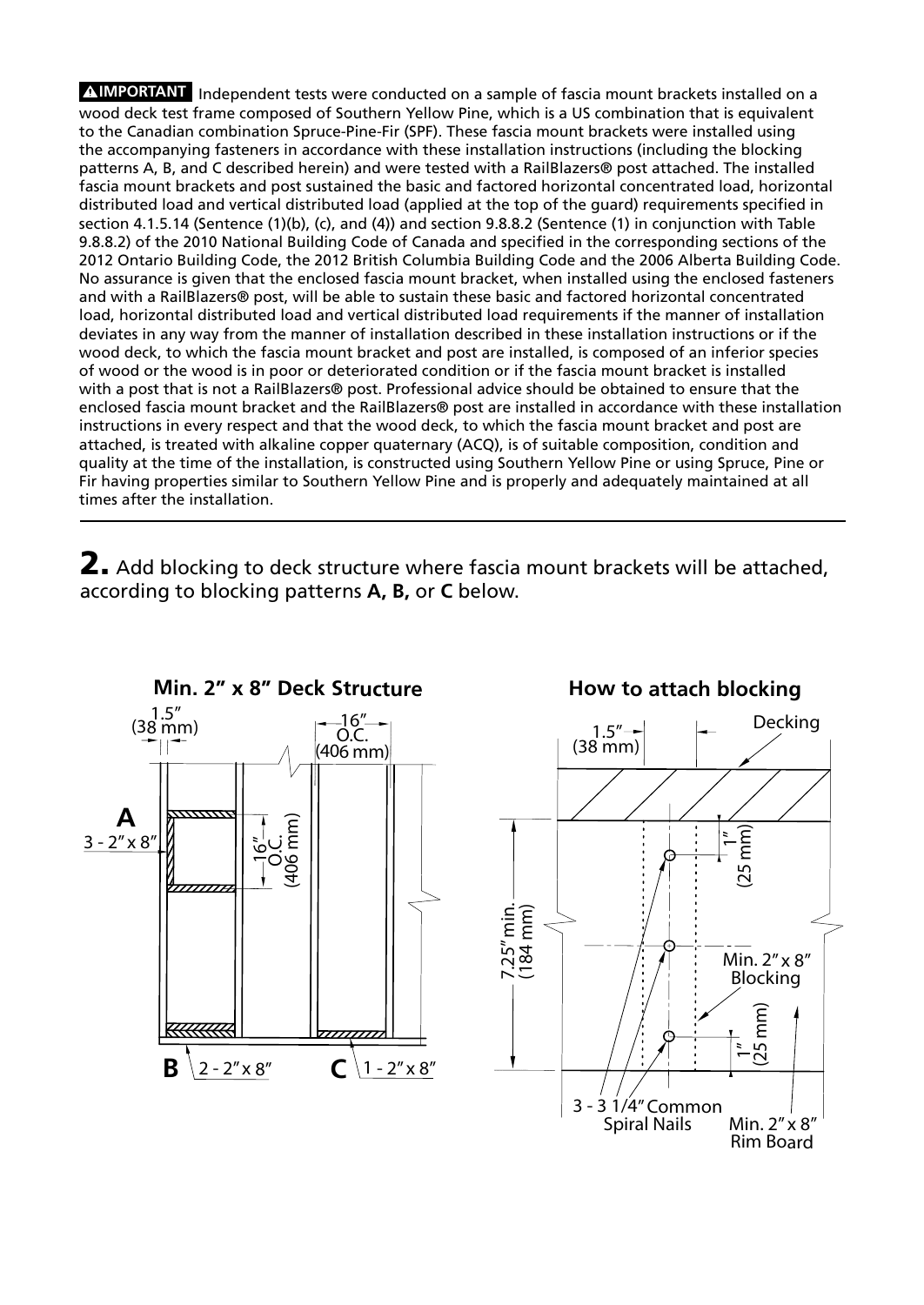3. Remove the covers, fasteners and base rail support from the inside of the bracket.



4. Starting at one end of the railing, hold the first fascia mount bracket in position ensuring that the top of the bracket is level with the deck surface. Mark the position of the 8 fastener holes on the fascia boards.



**5.** Remove the bracket and drill 3/16" pilot holes at the marked positions.



**6.** Place the bracket back into position and attach the bracket to the fascia boards using the 8 - 3/8" x 3" lag bolts supplied. Ensure that the top of the bracket is level and plumb (shim as necessary).